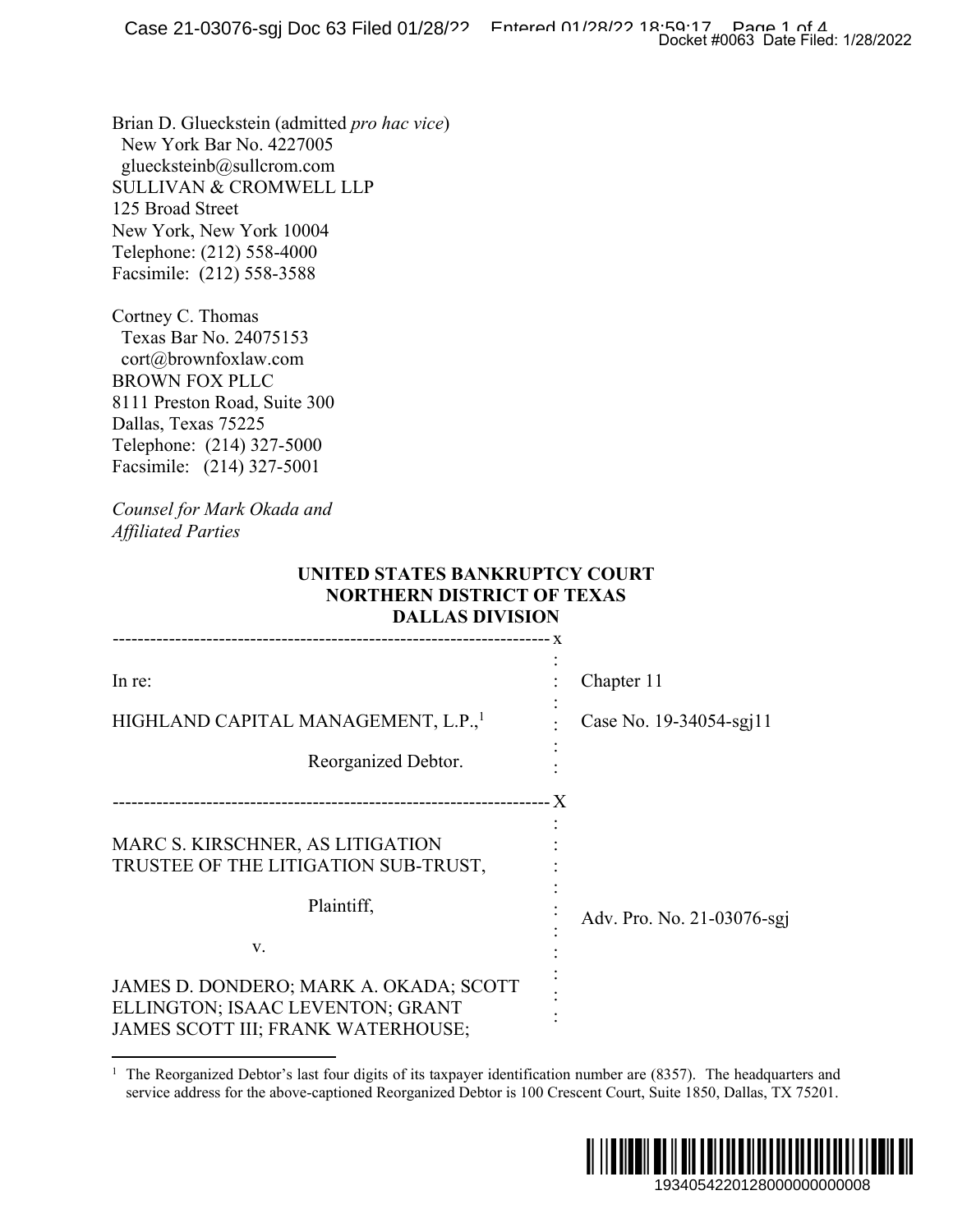STRAND ADVISORS, INC.; NEXPOINT ADVISORS, L.P.; HIGHLAND CAPITAL MANAGEMENT FUND ADVISORS, L.P.; DUGABOY INVESTMENT TRUST AND NANCY DONDERO, AS TRUSTEE OF DUGABOY INVESTMENT TRUST; GET GOOD TRUST AND GRANT JAMES SCOTT III, AS TRUSTEE OF GET GOOD TRUST; HUNTER MOUNTAIN INVESTMENT TRUST; MARK & PAMELA OKADA FAMILY TRUST – EXEMPT TRUST #1 AND LAWRENCE TONOMURA AS TRUSTEE OF MARK & PAMELA OKADA FAMILY TRUST – EXEMPT TRUST #1; MARK & PAMELA OKADA FAMILY TRUST–EXEMPT TRUST#2 AND LAWRENCE TONOMURA IN HIS CAPACITY AS TRUSTEE OF MARK & PAMELA OKADA FAMILY TRUST–EXEMPT TRUST #2; CLO HOLDCO, LTD.; CHARITABLE DAF HOLDCO, LTD.; CHARITABLE DAF FUND, LP.; HIGHLAND DALLAS FOUNDATION; RAND PE FUND I, LP, SERIES 1; MASSAND CAPITAL, LLC; MASSAND CAPITAL, INC.; SAS ASSET RECOVERY, LTD.; AND CPCM, LLC, Defendants. : : : : : : : : : : : : : : : : : : : : : : : : :

: ---------------------------------------------------------------------- x

## **NOTICE OF STATUS CONFERENCE**

a status conference on **Thursday, March 17, 2022 at 9:30 a.m. (Central Time)** in the abovecaptioned adversary proceeding:

• *Motion of the Okada Parties to Withdraw the Reference* [Dkt. No. 36] and the *Memorandum of Law in Support of the Okada Parties' Motion to Withdraw the Reference* [Dkt. No. 37]*.* 

PLEASE TAKE NOTICE that the following matters are scheduled to be heard at

PLEASE TAKE FURTHER NOTICE that the status conference will be held via WebEx videoconference before the Honorable Stacey G.C. Jernigan, United States Bankruptcy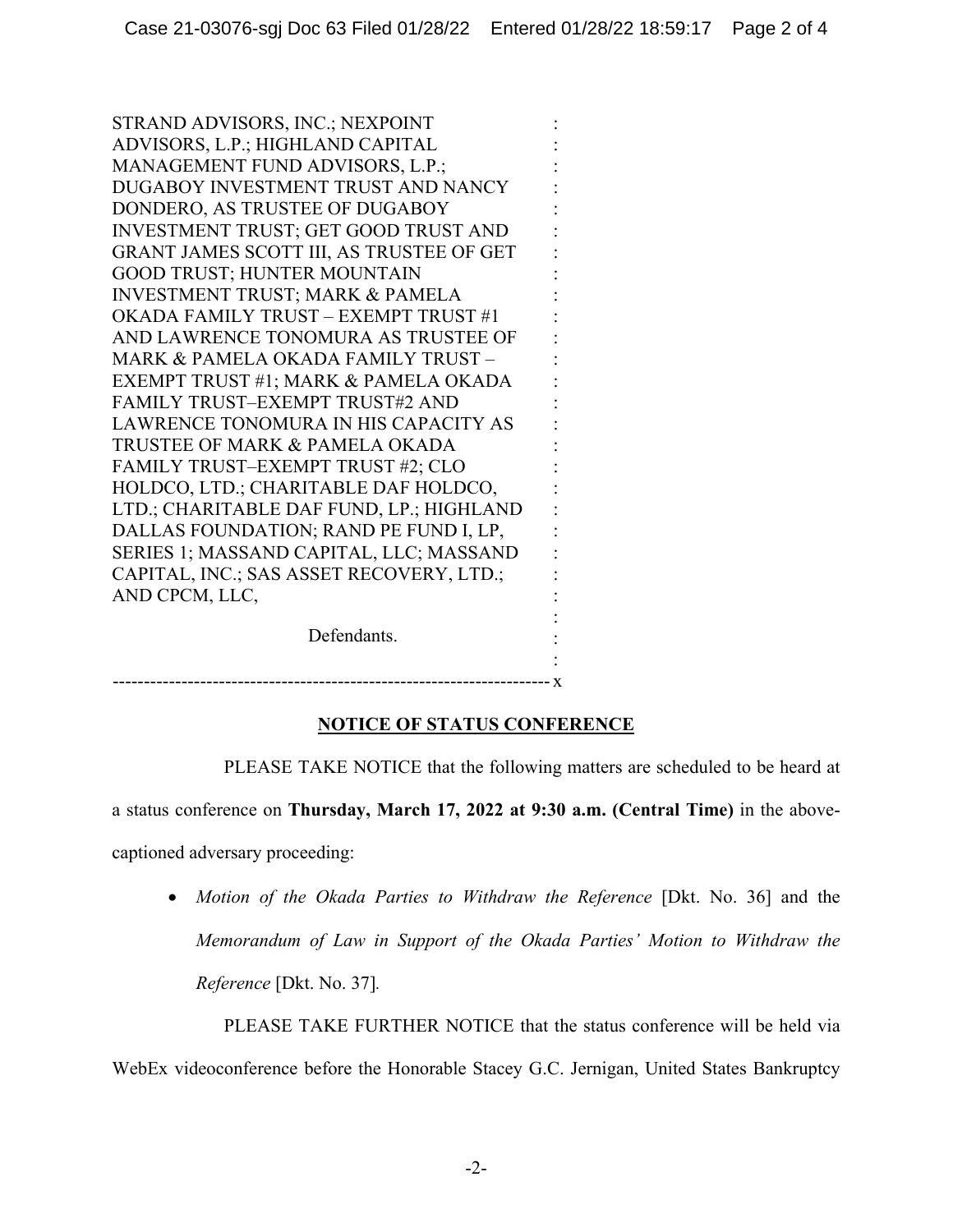Judge. Parties wishing to participate in the status conference may do so through the following link: https://us-courts.webex.com/meet/jerniga. WebEx Hearing Instructions for the Hearing may be obtained from: https://www.txnb.uscourts.gov/judges-info/hearing-dates/judge-jerniganshearing-dates.

Dated: January 28, 2022

/s/ Brian D. Glueckstein

Brian D. Glueckstein (admitted *pro hac vice*) New York Bar No. 4227005 gluecksteinb@sullcrom.com SULLIVAN & CROMWELL LLP 125 Broad Street New York, New York 10004 Telephone: (212) 558-4000 Facsimile: (212) 558-3588

Cortney C. Thomas Texas Bar No. 24075153 cort@brownfoxlaw.com BROWN FOX PLLC 8111 Preston Road, Suite 300 Dallas, Texas 75225 Telephone: (214) 327-5000 Facsimile: (214) 327-5001

*Counsel for Defendants Mark Okada, The Mark and Pamela Okada Family Trust – Exempt Trust #1 and Lawrence Tonomura as Trustee, and The Mark and Pamela Okada Family Trust – Exempt Trust #2 and Lawrence Tonomura as Trustee*